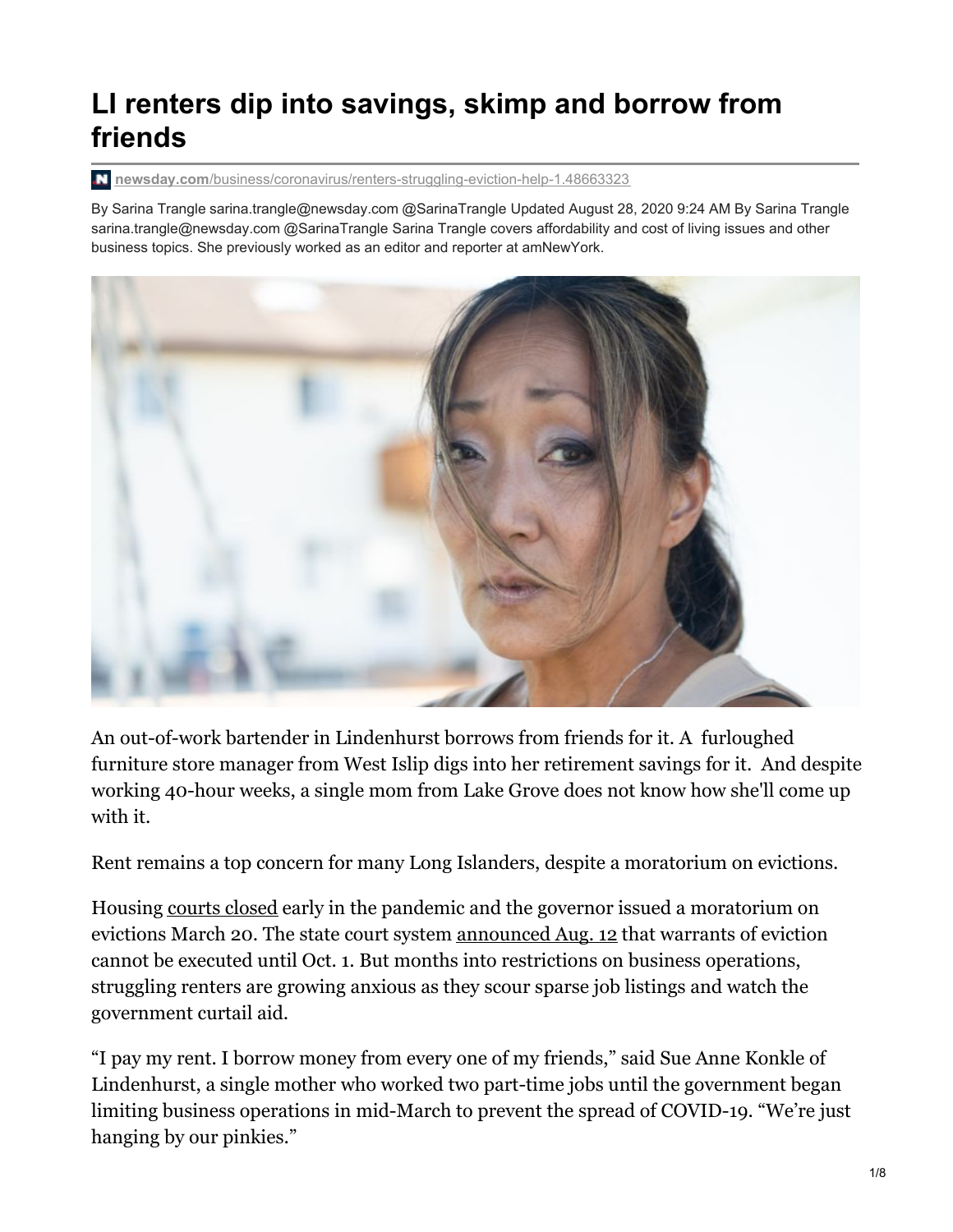## **Housing court recalibrates**

Attorneys were allowed to start filing new eviction cases beginning June 20, according to a [memo](https://www.nycourts.gov/whatsnew/pdf/2020_06_18_15_16_44.pdf) from the state's Chief Administrative Judge Lawrence Marks. The Long Island legal system has started considering cases pending before COVID-19 and working through a backlog, attorneys said. Even if courts conclude an eviction is warranted, sheriffs will not enforce the decision until Oct. 1.

Eviction filings remain low compared to 2019, according to Vivian Storm, a spokeswoman for Nassau Suffolk Law Services, a nonprofit that provides free legal representation for those in need. The thinner caseload is largely due to the legal system's shutdown, and may reflect landlords filing relatively few cases in January and February.

The latest LI business news in your inbox Monday through Friday.

#### <span id="page-1-0"></span>[Sign](#page-1-0) up

By clicking Sign up, you agree to our [privacy](https://www.newsday.com/privacy) policy.

Excluding East End courts, Suffolk County has received 3,926 eviction cases from the beginning of the year to Aug. 14, which is a 45.9% decrease from the number filed during the same period in 2019, according to the district administrative judge's office. Cases fell 61.5% in Nassau County, which recorded 1,510 eviction filings from the beginning of the year to Aug. 10, according to the state Office of Court Administration. The data includes residential and commercial eviction cases, but residential disputes have historically made up the bulk of these figures, attorneys said.

But social service providers and attorneys who represent tenants and landlords are seeing widespread signs of hardship. They expect eviction filings to surge.

"The court really is going to be confronted with a huge backlog, a huge problem," said Storm, of Huntington. "Unless the sheriff's office hires more people to carry out evictions, they still have a limit on the number of people that they can put on the curb on a given day. So that will ultimately be some constraint."

Bradley Schnur said he and other landlord-tenant attorneys have been busy filing eviction cases since court resumed. But he said some landlords appear to be waiting to see how the government and judges handle matters.

Under the Tenant Safe Harbor Act [signed](https://www.nysenate.gov/newsroom/press-releases/brad-hoylman/tenant-safe-harbor-act-sponsored-senator-brad-hoylman-signed) into law June 30, judges may decide tenants faced financial hardship due to COVID-19, and therefore, cannot be evicted because of unpaid rent during the emergency. These tenants would still be responsible for accrued back rent, said Schnur, a Jericho-based attorney who represents smaller landlords and tenants on Long Island.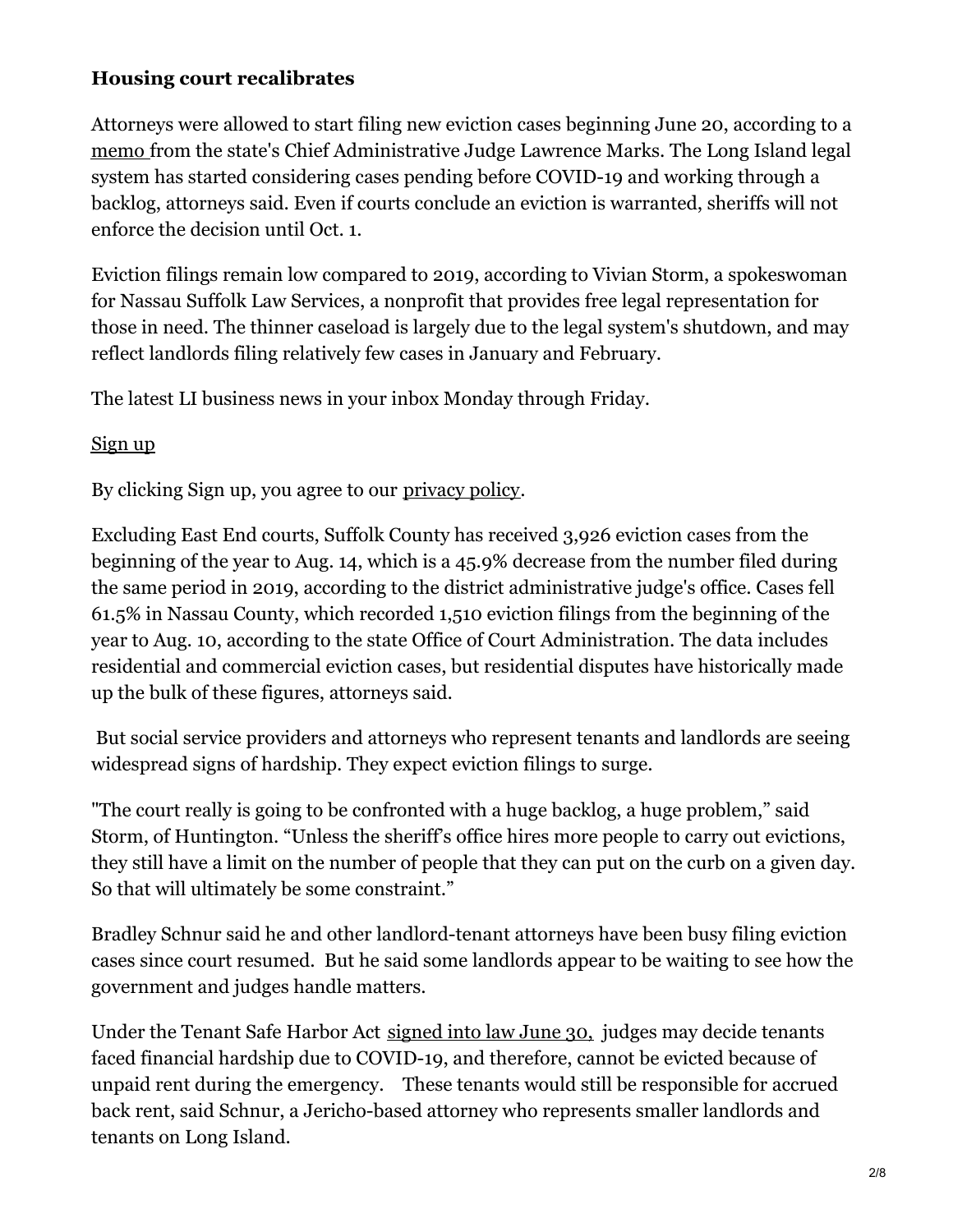Mom and pop landlords are not faring well, Schnur said. If they were successful in winning evictions in court, these owners would be able to find paying tenants, thanks to a housing shortage and strong demand for rental homes, Schnur said.

"They're not getting payments; or it's the end of the lease and people are just not leaving," said Schnur, a Woodbury resident. "These people rely on the income not really even for profit, but to just cover the expenses of the cost of living: the property taxes, the mortgage payments and so forth."



Jonathan Miller, president and CEO of the appraisal firm Miller Samuel Inc., says landlords of smaller rental properties are more likely to have tenants who are having trouble paying their rent. Credit: Patrick McCarthy

Large, institutional landlords have not had as difficult of a time collecting rent, according to Jonathan Miller, president and CEO of the appraisal and consulting firm Miller Samuel Inc. They tend to own units at the middle and upper-end of the market, which are less likely to house the lower-wage workers who have born the worst of the downturn, Miller said.

"It's a highly polarized market," Miller said. "The landlords in rental buildings that are non-institutional and smaller are more exposed."

Median rent was \$3,000 in Nassau County and \$2,497 in Suffolk County as of July, according to Miller.

# **Renters taking no risks**

Tenants are going to great lengths to pay their rent. Konkle, 52, put her tax refund toward her \$1,500 rent when plummeting demand left her without bartending shifts at a sports bar and serving work at a catering business. She borrowed from friends while waiting for unemployment, which took about three months. Konkle turned to them again when the federal government stopped providing a \$600 a week boost in unemployment benefits.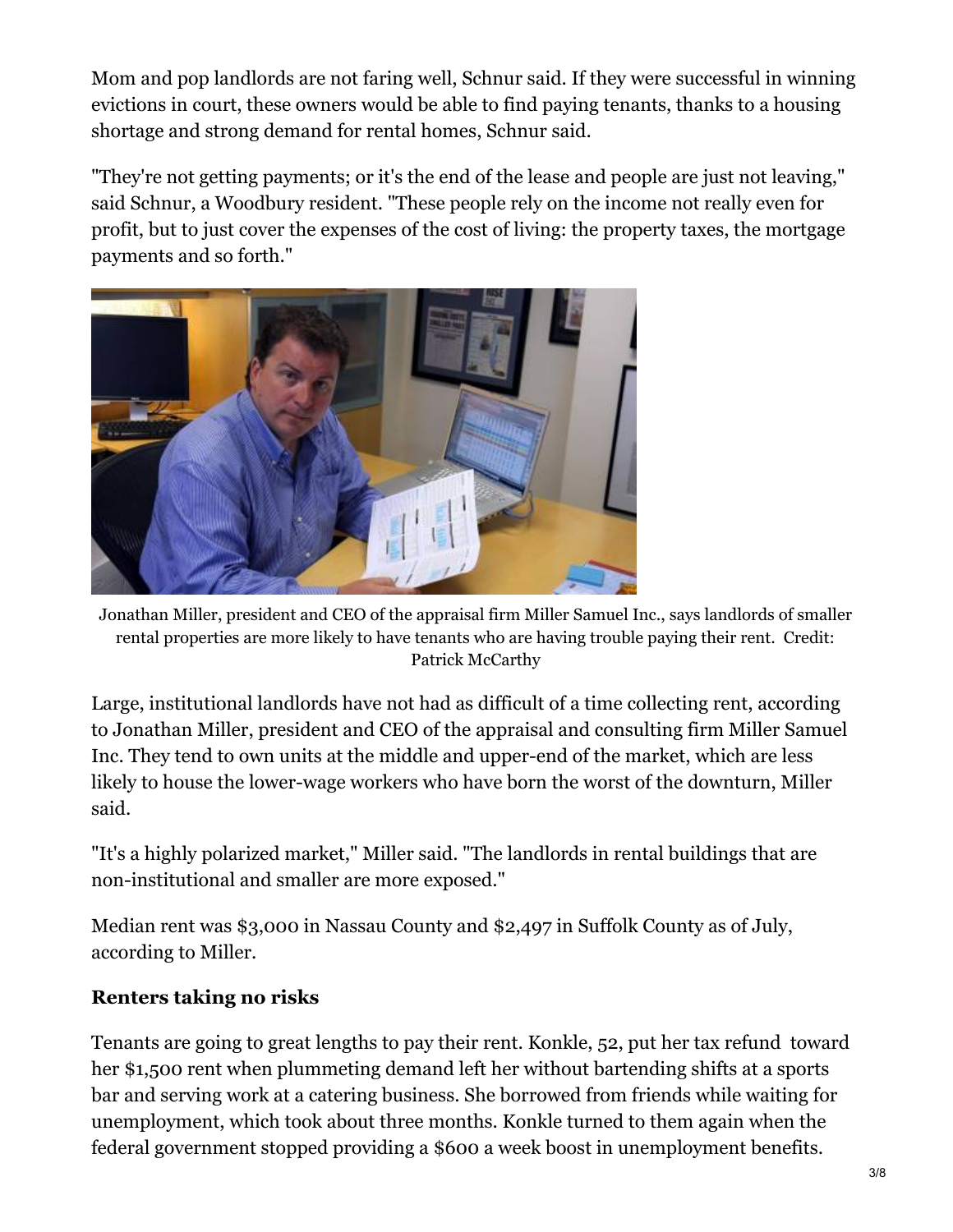

Sue Anne Konkle of Lindenhurst, a single mother who worked two jobs before the pandemic, says she has had to borrow from friends to make her rent. Credit: Kendall Rodriguez

"This is the first time in my life I've ever claimed unemployment; it's \$138 a week," said Konkle, who has a 10-year-old. "I'm just lucky I have friends. I don't have any family. It's just me and my daughter."

She's working through an administrative hurdle that cut off her food stamps, applying for other assistance and fixing up her resume. But Konkle said she must work around child care responsibilities since paying for a babysitter would be tough. She will need to be home when her daughter attends school virtually.

"I still am very grateful," Konkle said, citing her health and supportive friends. "Someone I know died in April  $-$  April 3  $-$  one of the 630 that day," she said, referring to the state's death rate. "It was terrible."

Tracy Kerr, 57, of West Islip, has not been called back to work as a furniture store manager since mid-March. Her part-time job teaching dance and twirling in schools also remains on hold. Kerr said her finances have grown especially tight since the federal unemployment aid ended.

"I have a couple of months before my savings would run out," said Kerr, who pays \$1,400 in rent. "But I'm also years from retirement, where I'm not going to be able to have that money."

After working for the furniture company for 23 years, Kerr described the modern job hunt as overwhelming. She wonders who is reading applications submitted online. Few businesses seem to be hiring, and those that are may pay less than what she receives in unemployment, Kerr said.

"You can't find a job doing anything," she said. "It's just a scary situation, not knowing whether I'm ever going to find a job  $-$  or if I'll have to find like three jobs."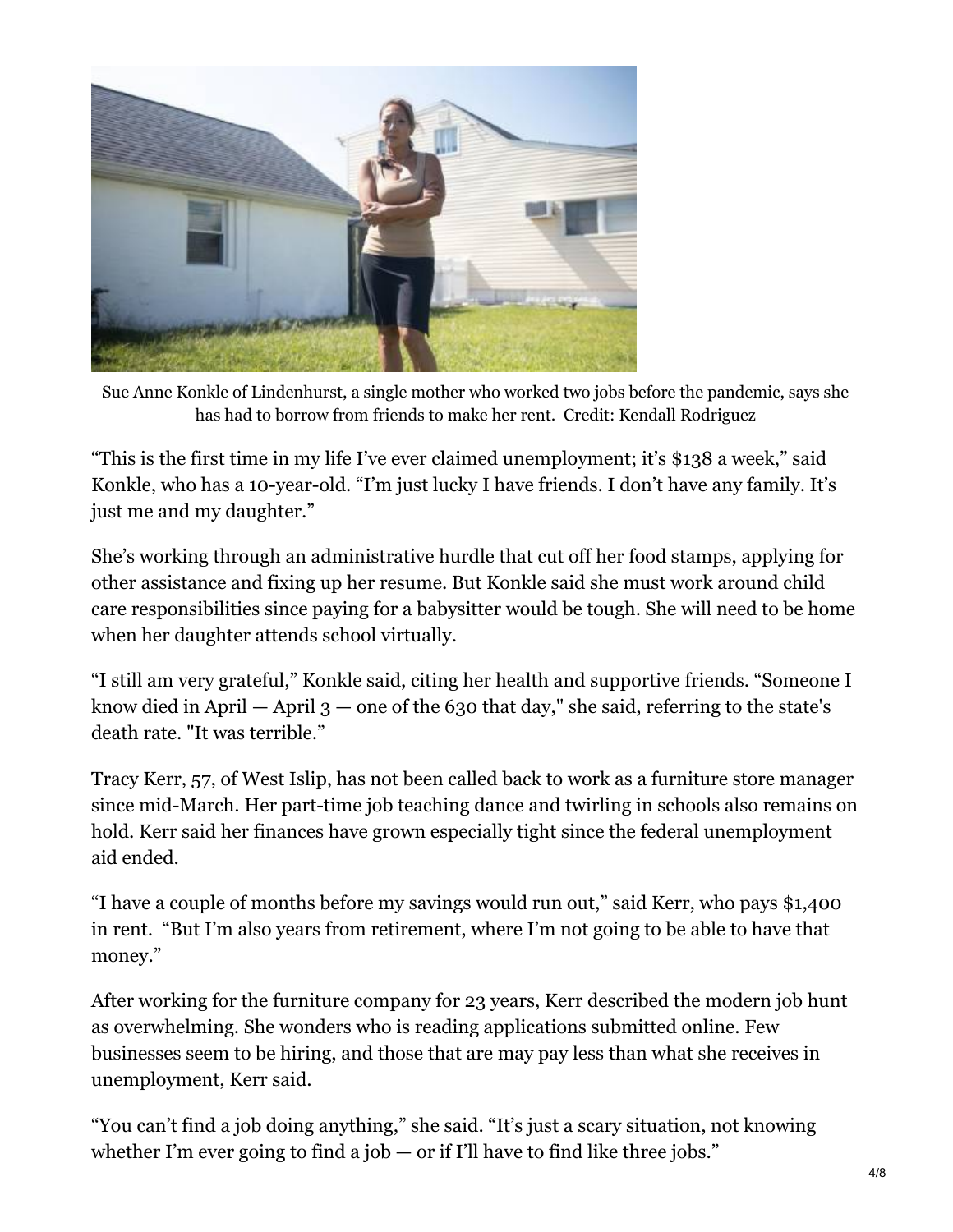# **Assistance is limited**

Tenants are waiting for a second federal unemployment bump, which will temporarily offer many New Yorkers \$300 more a week. Many Long Islanders sought assistance through a state rental assistance initiative, which is no longer accepting [applications](https://www.newsday.com/business/coronavirus/rent-relief-tenant-landlord-york-1.47567897). The agency administering that program, Homes and Community Renewal, previously said subsidies which may cover a portion of tenants' rent for up to four months — would likely be issued by the end of summer.

Suffolk's Department of Social Services said it runs three programs that may help renters. Nassau's Department of Social Services is finalizing rental assistance programs, according to spokesman Michael Fricchione.



"We have tremendous concerns around peoples' ability to stay in their homes," says Rebecca Sanin, president and CEO of the Health and Welfare Council of Long Island. Credit: Danielle Silverman

Nonprofits present other opportunities. But in many cases, renters must have landlords who are comfortable submitting certain documents, which can be difficult if they are renting a bedroom or have another informal arrangement, according to Rebecca Sanin, president and CEO of the Health and Welfare Council of Long Island.

The council, which serves as an umbrella organization for groups that support vulnerable Long Islanders, has seen requests for help with rent, food and basic needs double since the pandemic hit, she estimated.

"We have tremendous concerns around peoples' ability to stay in their homes," Sanin said. "Our region has changed from a region with pockets of poverty to pockets of wealth."

# **The recovery drags on**

The nonprofit Economic Opportunity Council of Suffolk County helped Candace Slawinski, 31, catch up on her rent and PSEG payments in July. She is grateful, but still struggling.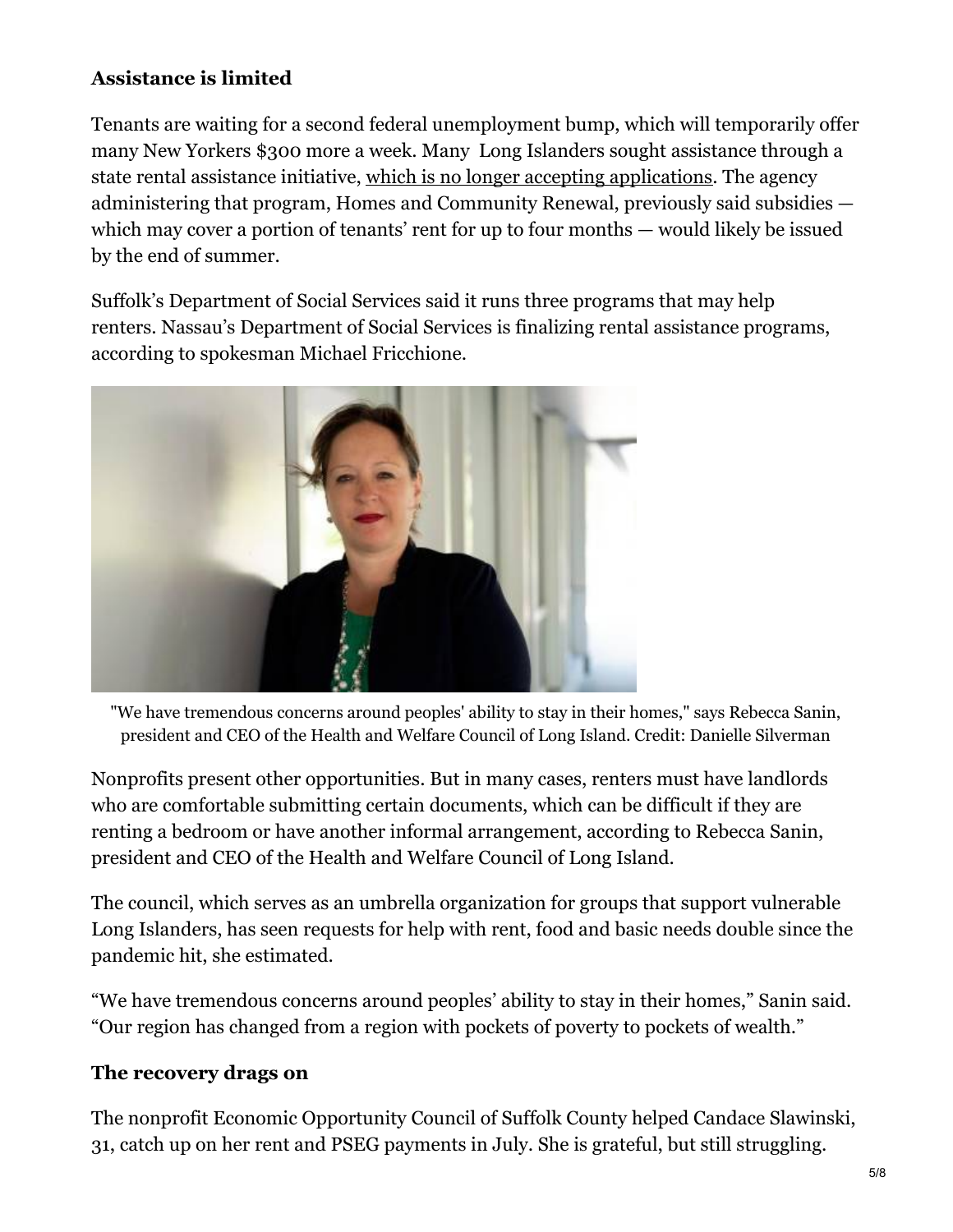The Lake Grove resident fell behind on bills when she contracted COVID-19 in early March and missed about two-and-a-half months of work. Slawinski had just started a new job, so she was not eligible for paid time off or unemployment.

"I basically had to live on short-term disability, which is like \$174 a week," said Slawinski, a single mom with two children.

Slawinski said she did not pay August's rent, \$2,400, while balancing general expenses, an outstanding car payment and insurance bills.

She is searching for a second job, with night and weekend hours. But openings are limited and additional work would detract from time with her 4-year-old and 9-year-old.

"I'm either going to be a zombie or I'm going to be sleeping," said Slawinski, who works in public health.

#### **Where to go for help:**

#### **ISLAND-WIDE:**

#### **Health & Welfare Council of Long Island**

Referrals for rent and other assistance programs

516-559-4450

efsp@hwcli.com

#### **Society of St. Vincent de Paul of Long Island**

Rent and other assistance

516-822-3132

[svdpli.org](http://svdpli.org/)

**NASSAU:**

#### **Nassau Suffolk Law Services**

Assistance with legal questions and concerns

516-292-8100

#### **SUFFOLK:**

#### **Nassau Suffolk Law Services**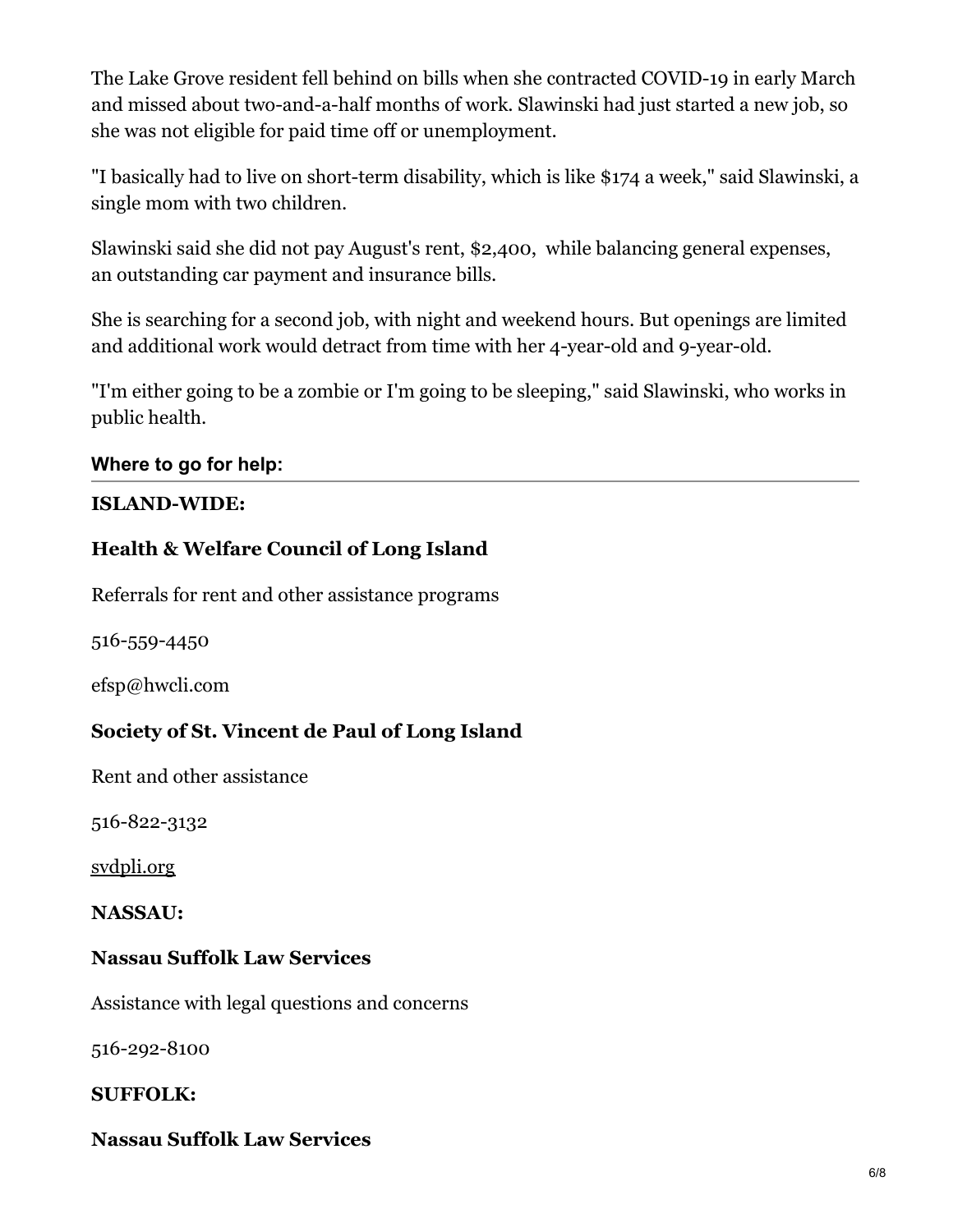Assistance with legal questions and concerns

Countywide: 631-232-2400

Riverhead and East End: 631-369-1112

## **Suffolk County Department of Social Services' Service Centers**

Rent and other assistance

Coram Center

80 Middle Country Rd.

Coram, NY 11727

(631) 854-2300

Riverhead Center

893 E. Main St.

Riverhead, NY 11901-2542

(631) 852-3500

Smithtown Center

200 Wireless Blvd.

Hauppauge, NY 11788

(631) 853-8714

South West Center

2 S. 2nd St.

Deer Park, NY 11729

(631) 854-6600

#### **Economic Opportunity Council of Suffolk, Inc.**

Rent and other assistance, with a focus on those with a path to self-sufficiency

[eoc-suffolk.com](https://eoc-suffolk.com/)